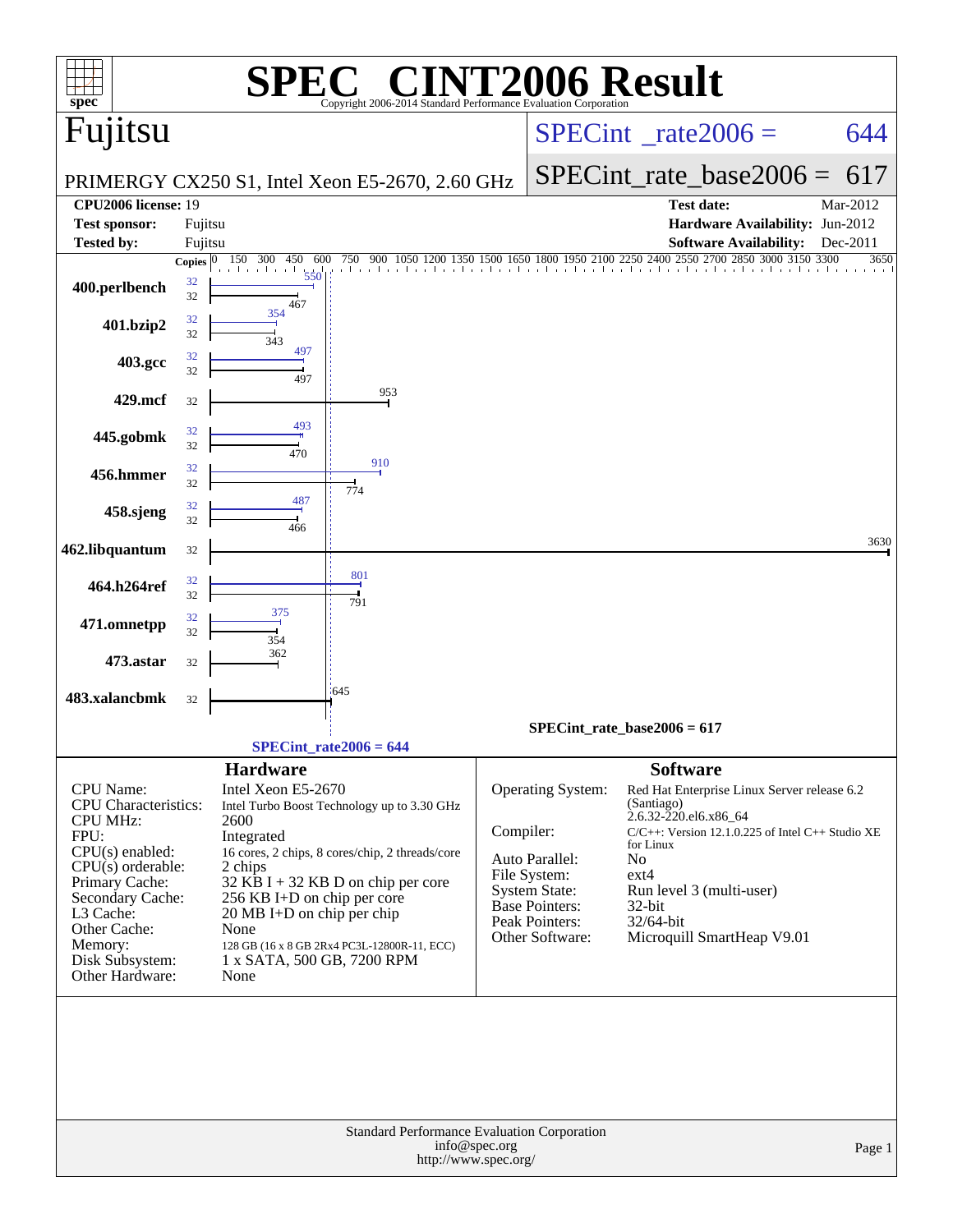

### Fujitsu

#### SPECint rate $2006 = 644$

PRIMERGY CX250 S1, Intel Xeon E5-2670, 2.60 GHz

**[Test sponsor:](http://www.spec.org/auto/cpu2006/Docs/result-fields.html#Testsponsor)** Fujitsu **[Hardware Availability:](http://www.spec.org/auto/cpu2006/Docs/result-fields.html#HardwareAvailability)** Jun-2012

**[Tested by:](http://www.spec.org/auto/cpu2006/Docs/result-fields.html#Testedby)** Fujitsu **[Software Availability:](http://www.spec.org/auto/cpu2006/Docs/result-fields.html#SoftwareAvailability)** Dec-2011

[SPECint\\_rate\\_base2006 =](http://www.spec.org/auto/cpu2006/Docs/result-fields.html#SPECintratebase2006) 617 **[CPU2006 license:](http://www.spec.org/auto/cpu2006/Docs/result-fields.html#CPU2006license)** 19 **[Test date:](http://www.spec.org/auto/cpu2006/Docs/result-fields.html#Testdate)** Mar-2012

**[Results Table](http://www.spec.org/auto/cpu2006/Docs/result-fields.html#ResultsTable)**

|                                                                                                          |               | <b>Base</b>    |       |                |       |                | <b>Peak</b> |               |                |              |                |              |                |              |
|----------------------------------------------------------------------------------------------------------|---------------|----------------|-------|----------------|-------|----------------|-------------|---------------|----------------|--------------|----------------|--------------|----------------|--------------|
| <b>Benchmark</b>                                                                                         | <b>Copies</b> | <b>Seconds</b> | Ratio | <b>Seconds</b> | Ratio | <b>Seconds</b> | Ratio       | <b>Copies</b> | <b>Seconds</b> | <b>Ratio</b> | <b>Seconds</b> | <b>Ratio</b> | <b>Seconds</b> | <b>Ratio</b> |
| $ 400.\text{perlbench}$                                                                                  | 32            | 670            | 467   | 672            | 465   | 669            | 467         | 32            | 569            | 550          | 567            | 552          | 568            | 550          |
| 401.bzip2                                                                                                | 32            | 900            | 343   | 900            | 343   | 901            | 343         | 32            | 872            | 354          | 873            | 354          | 873            | 354          |
| $403.\text{gcc}$                                                                                         | 32            | 518            | 497   | 515            | 500   | 520            | 496         | 32            | 518            | 498          | 519            | 497          | 518            | <u>497</u>   |
| $429$ .mcf                                                                                               | 32            | 307            | 952   | 306            | 953   | 306            | 953         | 32            | 307            | 952          | 306            | 953          | 306            | 953          |
| $445$ .gobmk                                                                                             | 32            | 714            | 470   | 713            | 471   | 715            | 470         | 32            | 699            | 480          | 681            | 493          | 681            | 493          |
| 456.hmmer                                                                                                | 32            | 387            | 771   | 385            | 775   | 386            | 774         | 32            | 328            | 910          | 328            | <u>910</u>   | 329            | 908          |
| 458.sjeng                                                                                                | 32            | 834            | 465   | 832            | 466   | 829            | 467         | 32            | 795            | 487          | 795            | 487          | 795            | 487          |
| 462.libquantum                                                                                           | 32            | 183            | 3630  | 183            | 3630  | 183            | 3620        | 32            | 183            | 3630         | 183            | 3630         | 183            | 3620         |
| 464.h264ref                                                                                              | 32            | 895            | 791   | 898            | 788   | 889            | 796         | 32            | 878            | 806          | 886            | 799          | 885            | <b>801</b>   |
| 471.omnetpp                                                                                              | 32            | 564            | 354   | 563            | 355   | 564            | 354         | 32            | 532            | 376          | 534            | 375          | 533            | 375          |
| $473$ . astar                                                                                            | 32            | 620            | 362   | 621            | 362   | 621            | 361         | 32            | 620            | 362          | 621            | 362          | 621            | 361          |
| 483.xalancbmk                                                                                            | 32            | 342            | 646   | 343            | 643   | 342            | 645         | 32            | 342            | 646          | 343            | 643          | 342            | 645          |
| Results appear in the order in which they were run. Bold underlined text indicates a median measurement. |               |                |       |                |       |                |             |               |                |              |                |              |                |              |

#### **[Submit Notes](http://www.spec.org/auto/cpu2006/Docs/result-fields.html#SubmitNotes)**

 The numactl mechanism was used to bind copies to processors. The config file option 'submit' was used to generate numactl commands to bind each copy to a specific processor. For details, please see the config file.

#### **[Operating System Notes](http://www.spec.org/auto/cpu2006/Docs/result-fields.html#OperatingSystemNotes)**

 Stack size set to unlimited using "ulimit -s unlimited" Transparent Huge Pages enabled with: echo always > /sys/kernel/mm/redhat\_transparent\_hugepage/enabled runspec command invoked through numactl i.e.: numactl --interleave=all runspec <etc>

#### **[General Notes](http://www.spec.org/auto/cpu2006/Docs/result-fields.html#GeneralNotes)**

Environment variables set by runspec before the start of the run: LD\_LIBRARY\_PATH = "/SPECcpu2006/libs/32:/SPECcpu2006/libs/64"

 Binaries compiled on a system with 1x Core i7-860 CPU + 8GB memory using RHEL5.5 This result was measured on the PRIMERGY CX250 S1. The PRIMERGY CX250 S1 and the PRIMERGY CX270 S1 are electronically equivalent. For information about Fujitsu please visit: <http://www.fujitsu.com>

> Standard Performance Evaluation Corporation [info@spec.org](mailto:info@spec.org) <http://www.spec.org/>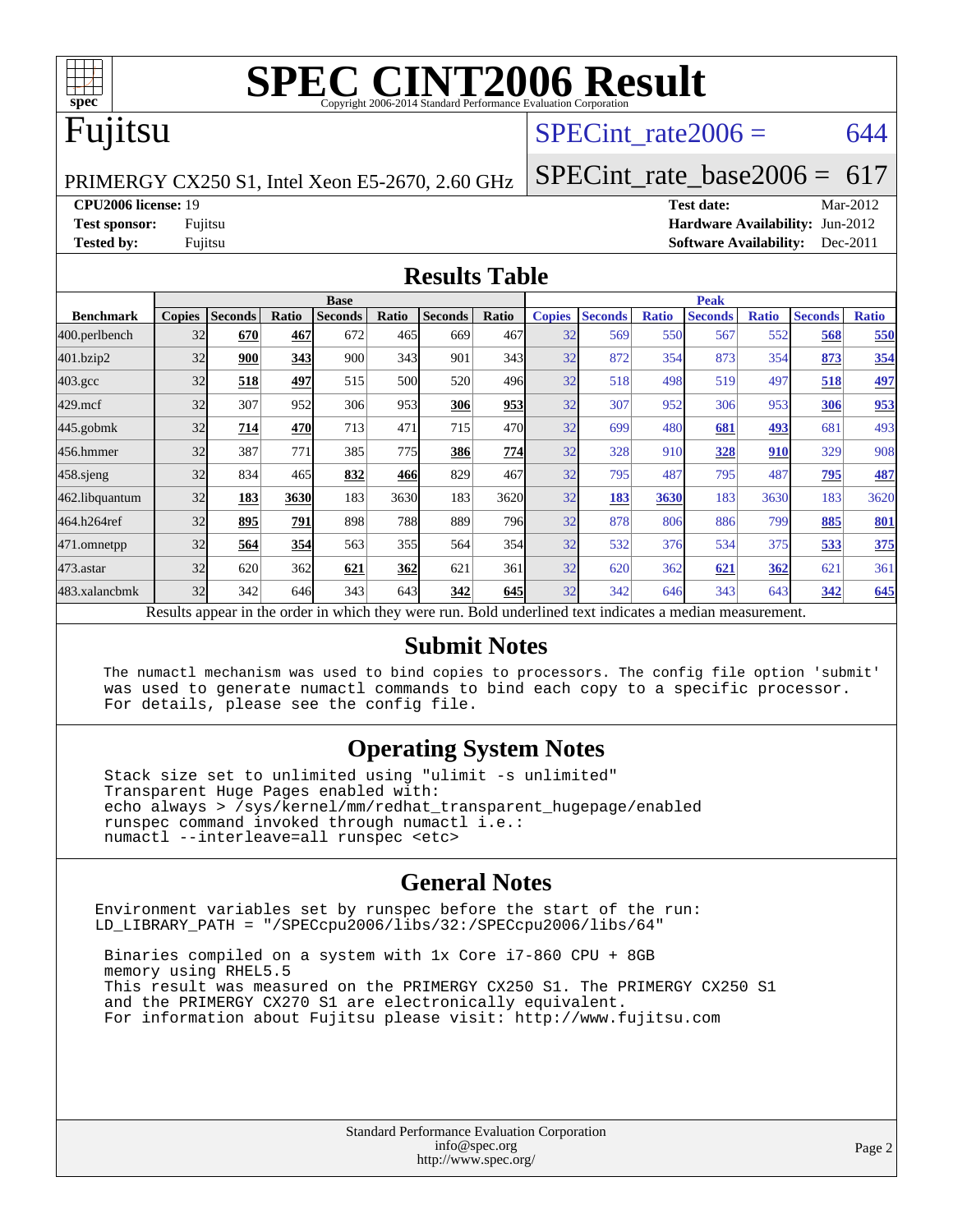

## Fujitsu

SPECint rate $2006 = 644$ 

PRIMERGY CX250 S1, Intel Xeon E5-2670, 2.60 GHz

#### **[CPU2006 license:](http://www.spec.org/auto/cpu2006/Docs/result-fields.html#CPU2006license)** 19 **[Test date:](http://www.spec.org/auto/cpu2006/Docs/result-fields.html#Testdate)** Mar-2012

[SPECint\\_rate\\_base2006 =](http://www.spec.org/auto/cpu2006/Docs/result-fields.html#SPECintratebase2006)  $617$ 

**[Test sponsor:](http://www.spec.org/auto/cpu2006/Docs/result-fields.html#Testsponsor)** Fujitsu **[Hardware Availability:](http://www.spec.org/auto/cpu2006/Docs/result-fields.html#HardwareAvailability)** Jun-2012 **[Tested by:](http://www.spec.org/auto/cpu2006/Docs/result-fields.html#Testedby)** Fujitsu **Fugital Example 2011 [Software Availability:](http://www.spec.org/auto/cpu2006/Docs/result-fields.html#SoftwareAvailability)** Dec-2011

### **[Base Compiler Invocation](http://www.spec.org/auto/cpu2006/Docs/result-fields.html#BaseCompilerInvocation)**

[C benchmarks](http://www.spec.org/auto/cpu2006/Docs/result-fields.html#Cbenchmarks):  $\text{icc}$   $-\text{m32}$ 

[C++ benchmarks:](http://www.spec.org/auto/cpu2006/Docs/result-fields.html#CXXbenchmarks) [icpc -m32](http://www.spec.org/cpu2006/results/res2012q3/cpu2006-20120605-22833.flags.html#user_CXXbase_intel_icpc_4e5a5ef1a53fd332b3c49e69c3330699)

#### **[Base Portability Flags](http://www.spec.org/auto/cpu2006/Docs/result-fields.html#BasePortabilityFlags)**

 400.perlbench: [-DSPEC\\_CPU\\_LINUX\\_IA32](http://www.spec.org/cpu2006/results/res2012q3/cpu2006-20120605-22833.flags.html#b400.perlbench_baseCPORTABILITY_DSPEC_CPU_LINUX_IA32) 462.libquantum: [-DSPEC\\_CPU\\_LINUX](http://www.spec.org/cpu2006/results/res2012q3/cpu2006-20120605-22833.flags.html#b462.libquantum_baseCPORTABILITY_DSPEC_CPU_LINUX) 483.xalancbmk: [-DSPEC\\_CPU\\_LINUX](http://www.spec.org/cpu2006/results/res2012q3/cpu2006-20120605-22833.flags.html#b483.xalancbmk_baseCXXPORTABILITY_DSPEC_CPU_LINUX)

### **[Base Optimization Flags](http://www.spec.org/auto/cpu2006/Docs/result-fields.html#BaseOptimizationFlags)**

[C benchmarks](http://www.spec.org/auto/cpu2006/Docs/result-fields.html#Cbenchmarks):

[-xSSE4.2](http://www.spec.org/cpu2006/results/res2012q3/cpu2006-20120605-22833.flags.html#user_CCbase_f-xSSE42_f91528193cf0b216347adb8b939d4107) [-ipo](http://www.spec.org/cpu2006/results/res2012q3/cpu2006-20120605-22833.flags.html#user_CCbase_f-ipo) [-O3](http://www.spec.org/cpu2006/results/res2012q3/cpu2006-20120605-22833.flags.html#user_CCbase_f-O3) [-no-prec-div](http://www.spec.org/cpu2006/results/res2012q3/cpu2006-20120605-22833.flags.html#user_CCbase_f-no-prec-div) [-opt-prefetch](http://www.spec.org/cpu2006/results/res2012q3/cpu2006-20120605-22833.flags.html#user_CCbase_f-opt-prefetch) [-opt-mem-layout-trans=3](http://www.spec.org/cpu2006/results/res2012q3/cpu2006-20120605-22833.flags.html#user_CCbase_f-opt-mem-layout-trans_a7b82ad4bd7abf52556d4961a2ae94d5)

[C++ benchmarks:](http://www.spec.org/auto/cpu2006/Docs/result-fields.html#CXXbenchmarks)

[-xSSE4.2](http://www.spec.org/cpu2006/results/res2012q3/cpu2006-20120605-22833.flags.html#user_CXXbase_f-xSSE42_f91528193cf0b216347adb8b939d4107) [-ipo](http://www.spec.org/cpu2006/results/res2012q3/cpu2006-20120605-22833.flags.html#user_CXXbase_f-ipo) [-O3](http://www.spec.org/cpu2006/results/res2012q3/cpu2006-20120605-22833.flags.html#user_CXXbase_f-O3) [-no-prec-div](http://www.spec.org/cpu2006/results/res2012q3/cpu2006-20120605-22833.flags.html#user_CXXbase_f-no-prec-div) [-opt-prefetch](http://www.spec.org/cpu2006/results/res2012q3/cpu2006-20120605-22833.flags.html#user_CXXbase_f-opt-prefetch) [-opt-mem-layout-trans=3](http://www.spec.org/cpu2006/results/res2012q3/cpu2006-20120605-22833.flags.html#user_CXXbase_f-opt-mem-layout-trans_a7b82ad4bd7abf52556d4961a2ae94d5) [-Wl,-z,muldefs](http://www.spec.org/cpu2006/results/res2012q3/cpu2006-20120605-22833.flags.html#user_CXXbase_link_force_multiple1_74079c344b956b9658436fd1b6dd3a8a) [-L/smartheap -lsmartheap](http://www.spec.org/cpu2006/results/res2012q3/cpu2006-20120605-22833.flags.html#user_CXXbase_SmartHeap_7c9e394a5779e1a7fec7c221e123830c)

#### **[Base Other Flags](http://www.spec.org/auto/cpu2006/Docs/result-fields.html#BaseOtherFlags)**

[C benchmarks](http://www.spec.org/auto/cpu2006/Docs/result-fields.html#Cbenchmarks):

403.gcc: [-Dalloca=\\_alloca](http://www.spec.org/cpu2006/results/res2012q3/cpu2006-20120605-22833.flags.html#b403.gcc_baseEXTRA_CFLAGS_Dalloca_be3056838c12de2578596ca5467af7f3)

### **[Peak Compiler Invocation](http://www.spec.org/auto/cpu2006/Docs/result-fields.html#PeakCompilerInvocation)**

[C benchmarks \(except as noted below\)](http://www.spec.org/auto/cpu2006/Docs/result-fields.html#Cbenchmarksexceptasnotedbelow): [icc -m32](http://www.spec.org/cpu2006/results/res2012q3/cpu2006-20120605-22833.flags.html#user_CCpeak_intel_icc_5ff4a39e364c98233615fdd38438c6f2) 400.perlbench: [icc -m64](http://www.spec.org/cpu2006/results/res2012q3/cpu2006-20120605-22833.flags.html#user_peakCCLD400_perlbench_intel_icc_64bit_bda6cc9af1fdbb0edc3795bac97ada53) 401.bzip2: [icc -m64](http://www.spec.org/cpu2006/results/res2012q3/cpu2006-20120605-22833.flags.html#user_peakCCLD401_bzip2_intel_icc_64bit_bda6cc9af1fdbb0edc3795bac97ada53)

456.hmmer: [icc -m64](http://www.spec.org/cpu2006/results/res2012q3/cpu2006-20120605-22833.flags.html#user_peakCCLD456_hmmer_intel_icc_64bit_bda6cc9af1fdbb0edc3795bac97ada53)

458.sjeng: [icc -m64](http://www.spec.org/cpu2006/results/res2012q3/cpu2006-20120605-22833.flags.html#user_peakCCLD458_sjeng_intel_icc_64bit_bda6cc9af1fdbb0edc3795bac97ada53)

```
C++ benchmarks: 
icpc -m32
```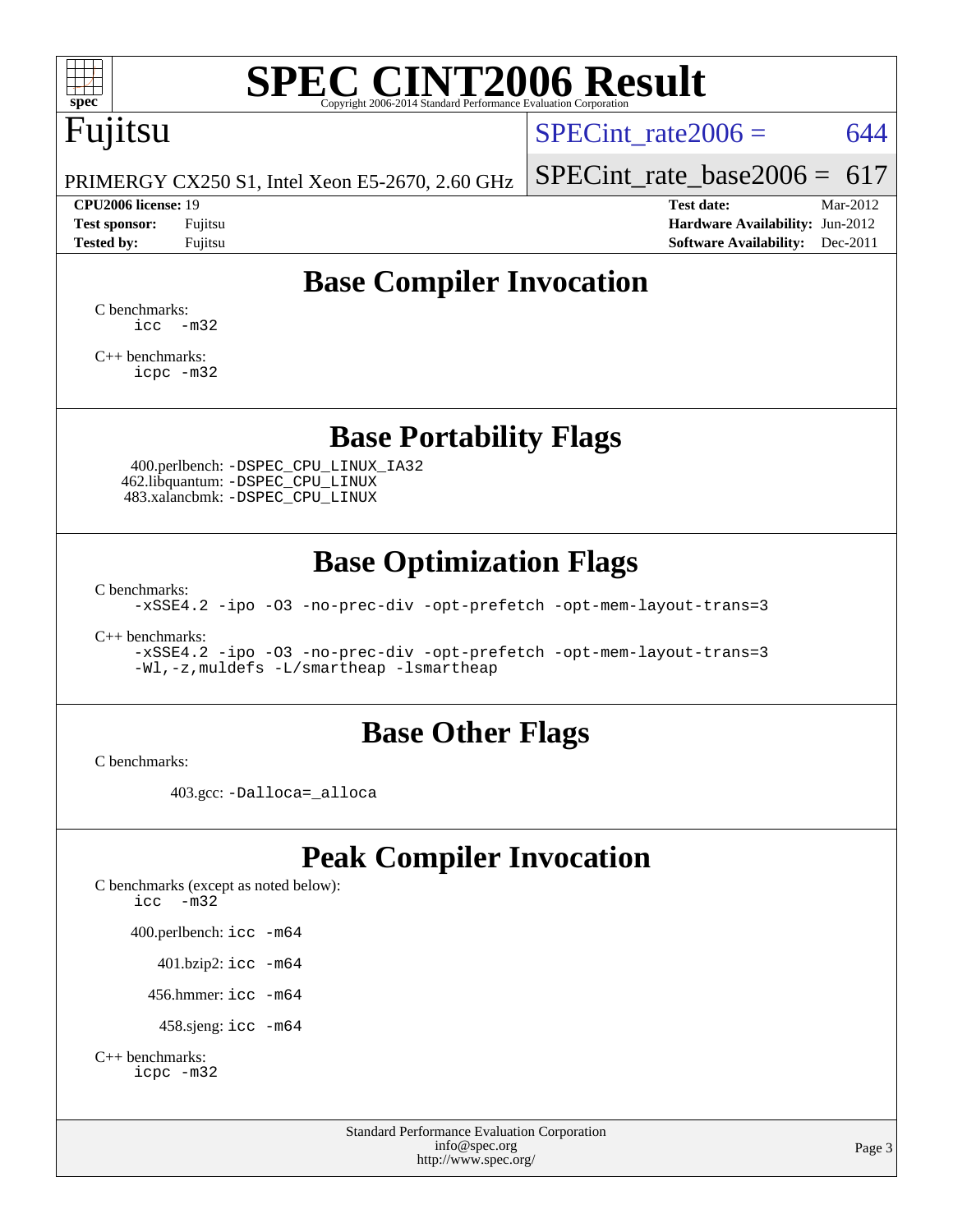

## Fujitsu

SPECint rate $2006 = 644$ 

PRIMERGY CX250 S1, Intel Xeon E5-2670, 2.60 GHz

SPECint rate base2006 =  $617$ 

**[CPU2006 license:](http://www.spec.org/auto/cpu2006/Docs/result-fields.html#CPU2006license)** 19 **[Test date:](http://www.spec.org/auto/cpu2006/Docs/result-fields.html#Testdate)** Mar-2012 **[Test sponsor:](http://www.spec.org/auto/cpu2006/Docs/result-fields.html#Testsponsor)** Fujitsu **[Hardware Availability:](http://www.spec.org/auto/cpu2006/Docs/result-fields.html#HardwareAvailability)** Jun-2012 **[Tested by:](http://www.spec.org/auto/cpu2006/Docs/result-fields.html#Testedby)** Fujitsu **Fugital Example 2011 [Software Availability:](http://www.spec.org/auto/cpu2006/Docs/result-fields.html#SoftwareAvailability)** Dec-2011

### **[Peak Portability Flags](http://www.spec.org/auto/cpu2006/Docs/result-fields.html#PeakPortabilityFlags)**

 400.perlbench: [-DSPEC\\_CPU\\_LP64](http://www.spec.org/cpu2006/results/res2012q3/cpu2006-20120605-22833.flags.html#b400.perlbench_peakCPORTABILITY_DSPEC_CPU_LP64) [-DSPEC\\_CPU\\_LINUX\\_X64](http://www.spec.org/cpu2006/results/res2012q3/cpu2006-20120605-22833.flags.html#b400.perlbench_peakCPORTABILITY_DSPEC_CPU_LINUX_X64) 401.bzip2: [-DSPEC\\_CPU\\_LP64](http://www.spec.org/cpu2006/results/res2012q3/cpu2006-20120605-22833.flags.html#suite_peakCPORTABILITY401_bzip2_DSPEC_CPU_LP64) 456.hmmer: [-DSPEC\\_CPU\\_LP64](http://www.spec.org/cpu2006/results/res2012q3/cpu2006-20120605-22833.flags.html#suite_peakCPORTABILITY456_hmmer_DSPEC_CPU_LP64) 458.sjeng: [-DSPEC\\_CPU\\_LP64](http://www.spec.org/cpu2006/results/res2012q3/cpu2006-20120605-22833.flags.html#suite_peakCPORTABILITY458_sjeng_DSPEC_CPU_LP64) 462.libquantum: [-DSPEC\\_CPU\\_LINUX](http://www.spec.org/cpu2006/results/res2012q3/cpu2006-20120605-22833.flags.html#b462.libquantum_peakCPORTABILITY_DSPEC_CPU_LINUX) 483.xalancbmk: [-DSPEC\\_CPU\\_LINUX](http://www.spec.org/cpu2006/results/res2012q3/cpu2006-20120605-22833.flags.html#b483.xalancbmk_peakCXXPORTABILITY_DSPEC_CPU_LINUX)

### **[Peak Optimization Flags](http://www.spec.org/auto/cpu2006/Docs/result-fields.html#PeakOptimizationFlags)**

[C benchmarks](http://www.spec.org/auto/cpu2006/Docs/result-fields.html#Cbenchmarks):

 400.perlbench: [-xSSE4.2](http://www.spec.org/cpu2006/results/res2012q3/cpu2006-20120605-22833.flags.html#user_peakPASS2_CFLAGSPASS2_LDCFLAGS400_perlbench_f-xSSE42_f91528193cf0b216347adb8b939d4107)(pass 2) [-prof-gen](http://www.spec.org/cpu2006/results/res2012q3/cpu2006-20120605-22833.flags.html#user_peakPASS1_CFLAGSPASS1_LDCFLAGS400_perlbench_prof_gen_e43856698f6ca7b7e442dfd80e94a8fc)(pass 1) [-ipo](http://www.spec.org/cpu2006/results/res2012q3/cpu2006-20120605-22833.flags.html#user_peakPASS2_CFLAGSPASS2_LDCFLAGS400_perlbench_f-ipo)(pass 2) [-O3](http://www.spec.org/cpu2006/results/res2012q3/cpu2006-20120605-22833.flags.html#user_peakPASS2_CFLAGSPASS2_LDCFLAGS400_perlbench_f-O3)(pass 2) [-no-prec-div](http://www.spec.org/cpu2006/results/res2012q3/cpu2006-20120605-22833.flags.html#user_peakPASS2_CFLAGSPASS2_LDCFLAGS400_perlbench_f-no-prec-div)(pass 2) [-prof-use](http://www.spec.org/cpu2006/results/res2012q3/cpu2006-20120605-22833.flags.html#user_peakPASS2_CFLAGSPASS2_LDCFLAGS400_perlbench_prof_use_bccf7792157ff70d64e32fe3e1250b55)(pass 2) [-auto-ilp32](http://www.spec.org/cpu2006/results/res2012q3/cpu2006-20120605-22833.flags.html#user_peakCOPTIMIZE400_perlbench_f-auto-ilp32)  $401.bzip2: -xSSE4.2(pass 2) -prof-qen(pass 1) -ipo(pass 2)$  $401.bzip2: -xSSE4.2(pass 2) -prof-qen(pass 1) -ipo(pass 2)$  $401.bzip2: -xSSE4.2(pass 2) -prof-qen(pass 1) -ipo(pass 2)$  $401.bzip2: -xSSE4.2(pass 2) -prof-qen(pass 1) -ipo(pass 2)$  $401.bzip2: -xSSE4.2(pass 2) -prof-qen(pass 1) -ipo(pass 2)$ [-O3](http://www.spec.org/cpu2006/results/res2012q3/cpu2006-20120605-22833.flags.html#user_peakPASS2_CFLAGSPASS2_LDCFLAGS401_bzip2_f-O3)(pass 2) [-no-prec-div](http://www.spec.org/cpu2006/results/res2012q3/cpu2006-20120605-22833.flags.html#user_peakPASS2_CFLAGSPASS2_LDCFLAGS401_bzip2_f-no-prec-div)(pass 2) [-prof-use](http://www.spec.org/cpu2006/results/res2012q3/cpu2006-20120605-22833.flags.html#user_peakPASS2_CFLAGSPASS2_LDCFLAGS401_bzip2_prof_use_bccf7792157ff70d64e32fe3e1250b55)(pass 2) [-opt-prefetch](http://www.spec.org/cpu2006/results/res2012q3/cpu2006-20120605-22833.flags.html#user_peakCOPTIMIZE401_bzip2_f-opt-prefetch) [-auto-ilp32](http://www.spec.org/cpu2006/results/res2012q3/cpu2006-20120605-22833.flags.html#user_peakCOPTIMIZE401_bzip2_f-auto-ilp32) [-ansi-alias](http://www.spec.org/cpu2006/results/res2012q3/cpu2006-20120605-22833.flags.html#user_peakCOPTIMIZE401_bzip2_f-ansi-alias) 403.gcc: [-xSSE4.2](http://www.spec.org/cpu2006/results/res2012q3/cpu2006-20120605-22833.flags.html#user_peakCOPTIMIZE403_gcc_f-xSSE42_f91528193cf0b216347adb8b939d4107) [-ipo](http://www.spec.org/cpu2006/results/res2012q3/cpu2006-20120605-22833.flags.html#user_peakCOPTIMIZE403_gcc_f-ipo) [-O3](http://www.spec.org/cpu2006/results/res2012q3/cpu2006-20120605-22833.flags.html#user_peakCOPTIMIZE403_gcc_f-O3) [-no-prec-div](http://www.spec.org/cpu2006/results/res2012q3/cpu2006-20120605-22833.flags.html#user_peakCOPTIMIZE403_gcc_f-no-prec-div) 429.mcf: basepeak = yes 445.gobmk: [-xSSE4.2](http://www.spec.org/cpu2006/results/res2012q3/cpu2006-20120605-22833.flags.html#user_peakPASS2_CFLAGSPASS2_LDCFLAGS445_gobmk_f-xSSE42_f91528193cf0b216347adb8b939d4107)(pass 2) [-prof-gen](http://www.spec.org/cpu2006/results/res2012q3/cpu2006-20120605-22833.flags.html#user_peakPASS1_CFLAGSPASS1_LDCFLAGS445_gobmk_prof_gen_e43856698f6ca7b7e442dfd80e94a8fc)(pass 1) [-prof-use](http://www.spec.org/cpu2006/results/res2012q3/cpu2006-20120605-22833.flags.html#user_peakPASS2_CFLAGSPASS2_LDCFLAGS445_gobmk_prof_use_bccf7792157ff70d64e32fe3e1250b55)(pass 2) [-ansi-alias](http://www.spec.org/cpu2006/results/res2012q3/cpu2006-20120605-22833.flags.html#user_peakCOPTIMIZE445_gobmk_f-ansi-alias) [-opt-mem-layout-trans=3](http://www.spec.org/cpu2006/results/res2012q3/cpu2006-20120605-22833.flags.html#user_peakCOPTIMIZE445_gobmk_f-opt-mem-layout-trans_a7b82ad4bd7abf52556d4961a2ae94d5) 456.hmmer: [-xSSE4.2](http://www.spec.org/cpu2006/results/res2012q3/cpu2006-20120605-22833.flags.html#user_peakCOPTIMIZE456_hmmer_f-xSSE42_f91528193cf0b216347adb8b939d4107) [-ipo](http://www.spec.org/cpu2006/results/res2012q3/cpu2006-20120605-22833.flags.html#user_peakCOPTIMIZE456_hmmer_f-ipo) [-O3](http://www.spec.org/cpu2006/results/res2012q3/cpu2006-20120605-22833.flags.html#user_peakCOPTIMIZE456_hmmer_f-O3) [-no-prec-div](http://www.spec.org/cpu2006/results/res2012q3/cpu2006-20120605-22833.flags.html#user_peakCOPTIMIZE456_hmmer_f-no-prec-div) [-unroll2](http://www.spec.org/cpu2006/results/res2012q3/cpu2006-20120605-22833.flags.html#user_peakCOPTIMIZE456_hmmer_f-unroll_784dae83bebfb236979b41d2422d7ec2) [-auto-ilp32](http://www.spec.org/cpu2006/results/res2012q3/cpu2006-20120605-22833.flags.html#user_peakCOPTIMIZE456_hmmer_f-auto-ilp32) 458.sjeng: [-xSSE4.2](http://www.spec.org/cpu2006/results/res2012q3/cpu2006-20120605-22833.flags.html#user_peakPASS2_CFLAGSPASS2_LDCFLAGS458_sjeng_f-xSSE42_f91528193cf0b216347adb8b939d4107)(pass 2) [-prof-gen](http://www.spec.org/cpu2006/results/res2012q3/cpu2006-20120605-22833.flags.html#user_peakPASS1_CFLAGSPASS1_LDCFLAGS458_sjeng_prof_gen_e43856698f6ca7b7e442dfd80e94a8fc)(pass 1) [-ipo](http://www.spec.org/cpu2006/results/res2012q3/cpu2006-20120605-22833.flags.html#user_peakPASS2_CFLAGSPASS2_LDCFLAGS458_sjeng_f-ipo)(pass 2) [-O3](http://www.spec.org/cpu2006/results/res2012q3/cpu2006-20120605-22833.flags.html#user_peakPASS2_CFLAGSPASS2_LDCFLAGS458_sjeng_f-O3)(pass 2) [-no-prec-div](http://www.spec.org/cpu2006/results/res2012q3/cpu2006-20120605-22833.flags.html#user_peakPASS2_CFLAGSPASS2_LDCFLAGS458_sjeng_f-no-prec-div)(pass 2) [-prof-use](http://www.spec.org/cpu2006/results/res2012q3/cpu2006-20120605-22833.flags.html#user_peakPASS2_CFLAGSPASS2_LDCFLAGS458_sjeng_prof_use_bccf7792157ff70d64e32fe3e1250b55)(pass 2) [-unroll4](http://www.spec.org/cpu2006/results/res2012q3/cpu2006-20120605-22833.flags.html#user_peakCOPTIMIZE458_sjeng_f-unroll_4e5e4ed65b7fd20bdcd365bec371b81f) [-auto-ilp32](http://www.spec.org/cpu2006/results/res2012q3/cpu2006-20120605-22833.flags.html#user_peakCOPTIMIZE458_sjeng_f-auto-ilp32)  $462$ .libquantum: basepeak = yes 464.h264ref: [-xSSE4.2](http://www.spec.org/cpu2006/results/res2012q3/cpu2006-20120605-22833.flags.html#user_peakPASS2_CFLAGSPASS2_LDCFLAGS464_h264ref_f-xSSE42_f91528193cf0b216347adb8b939d4107)(pass 2) [-prof-gen](http://www.spec.org/cpu2006/results/res2012q3/cpu2006-20120605-22833.flags.html#user_peakPASS1_CFLAGSPASS1_LDCFLAGS464_h264ref_prof_gen_e43856698f6ca7b7e442dfd80e94a8fc)(pass 1) [-ipo](http://www.spec.org/cpu2006/results/res2012q3/cpu2006-20120605-22833.flags.html#user_peakPASS2_CFLAGSPASS2_LDCFLAGS464_h264ref_f-ipo)(pass 2) [-O3](http://www.spec.org/cpu2006/results/res2012q3/cpu2006-20120605-22833.flags.html#user_peakPASS2_CFLAGSPASS2_LDCFLAGS464_h264ref_f-O3)(pass 2) [-no-prec-div](http://www.spec.org/cpu2006/results/res2012q3/cpu2006-20120605-22833.flags.html#user_peakPASS2_CFLAGSPASS2_LDCFLAGS464_h264ref_f-no-prec-div)(pass 2) [-prof-use](http://www.spec.org/cpu2006/results/res2012q3/cpu2006-20120605-22833.flags.html#user_peakPASS2_CFLAGSPASS2_LDCFLAGS464_h264ref_prof_use_bccf7792157ff70d64e32fe3e1250b55)(pass 2) [-unroll2](http://www.spec.org/cpu2006/results/res2012q3/cpu2006-20120605-22833.flags.html#user_peakCOPTIMIZE464_h264ref_f-unroll_784dae83bebfb236979b41d2422d7ec2) [-ansi-alias](http://www.spec.org/cpu2006/results/res2012q3/cpu2006-20120605-22833.flags.html#user_peakCOPTIMIZE464_h264ref_f-ansi-alias) [C++ benchmarks:](http://www.spec.org/auto/cpu2006/Docs/result-fields.html#CXXbenchmarks) 471.omnetpp: [-xSSE4.2](http://www.spec.org/cpu2006/results/res2012q3/cpu2006-20120605-22833.flags.html#user_peakPASS2_CXXFLAGSPASS2_LDCXXFLAGS471_omnetpp_f-xSSE42_f91528193cf0b216347adb8b939d4107)(pass 2) [-prof-gen](http://www.spec.org/cpu2006/results/res2012q3/cpu2006-20120605-22833.flags.html#user_peakPASS1_CXXFLAGSPASS1_LDCXXFLAGS471_omnetpp_prof_gen_e43856698f6ca7b7e442dfd80e94a8fc)(pass 1) [-ipo](http://www.spec.org/cpu2006/results/res2012q3/cpu2006-20120605-22833.flags.html#user_peakPASS2_CXXFLAGSPASS2_LDCXXFLAGS471_omnetpp_f-ipo)(pass 2) [-O3](http://www.spec.org/cpu2006/results/res2012q3/cpu2006-20120605-22833.flags.html#user_peakPASS2_CXXFLAGSPASS2_LDCXXFLAGS471_omnetpp_f-O3)(pass 2) [-no-prec-div](http://www.spec.org/cpu2006/results/res2012q3/cpu2006-20120605-22833.flags.html#user_peakPASS2_CXXFLAGSPASS2_LDCXXFLAGS471_omnetpp_f-no-prec-div)(pass 2) [-prof-use](http://www.spec.org/cpu2006/results/res2012q3/cpu2006-20120605-22833.flags.html#user_peakPASS2_CXXFLAGSPASS2_LDCXXFLAGS471_omnetpp_prof_use_bccf7792157ff70d64e32fe3e1250b55)(pass 2) [-ansi-alias](http://www.spec.org/cpu2006/results/res2012q3/cpu2006-20120605-22833.flags.html#user_peakCXXOPTIMIZE471_omnetpp_f-ansi-alias) [-opt-ra-region-strategy=block](http://www.spec.org/cpu2006/results/res2012q3/cpu2006-20120605-22833.flags.html#user_peakCXXOPTIMIZE471_omnetpp_f-opt-ra-region-strategy_a0a37c372d03933b2a18d4af463c1f69) [-Wl,-z,muldefs](http://www.spec.org/cpu2006/results/res2012q3/cpu2006-20120605-22833.flags.html#user_peakEXTRA_LDFLAGS471_omnetpp_link_force_multiple1_74079c344b956b9658436fd1b6dd3a8a) [-L/smartheap -lsmartheap](http://www.spec.org/cpu2006/results/res2012q3/cpu2006-20120605-22833.flags.html#user_peakEXTRA_LIBS471_omnetpp_SmartHeap_7c9e394a5779e1a7fec7c221e123830c) 473.astar: basepeak = yes Continued on next page

> Standard Performance Evaluation Corporation [info@spec.org](mailto:info@spec.org) <http://www.spec.org/>